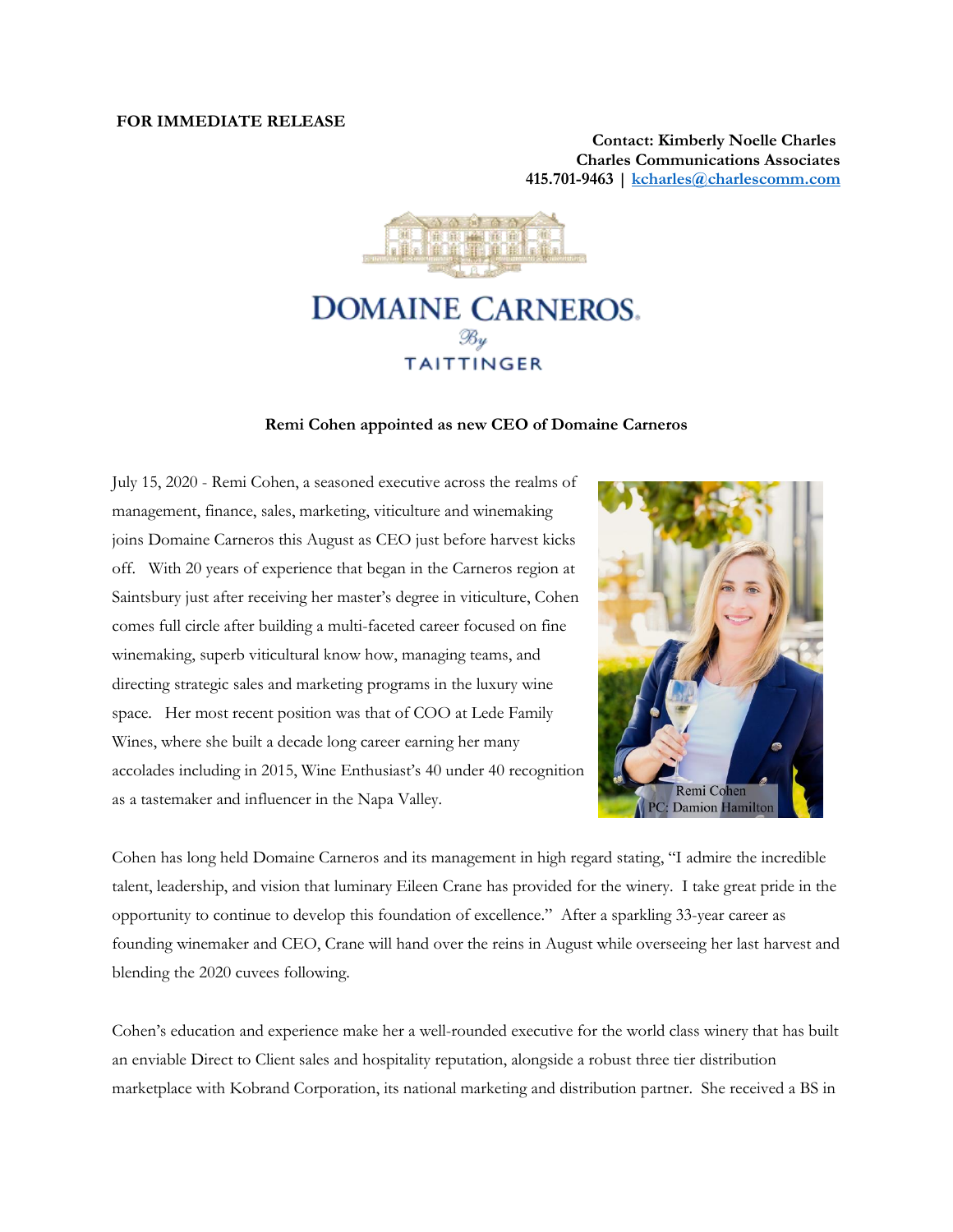Molecular and Cellular Biology from University of California, Berkeley, and then went on to receive master's degrees in Viticulture from University of California, Davis and an MBA in Finance from Golden Gate University.

Among her many accomplishments at Lede Family Wines was the fine tuning of winemaking and viticultural practices, taking the winery next level in terms of critical scores. As an advocate of sustainability practices, in perfect line with the sensibility and standards at Domaine Carneros, she presided over the receipt of Napa Green certification for the land and winery. Her management style of open communications, cross team engagement and customized personnel guidance match well with the open book leadership style Crane embraced over the recent decade. When queried about her plans for the winery she shared, "The wine industry is at a pivotal time, with changing consumer demographics. I look forward to using data-driven and team decision-making processes to create innovative, benchmark hospitality programs as well as wine club and consumer engagement tactics to attract and retain a broad membership and consumer base."

Of the hire, Eileen Crane states, "I have had a long and satisfying career guiding Domaine Carneros to where it is today. My dream from the age of eight was to make delicious sparkling wine. From a little girl in New Jersey through a path of many adventures with twists and turns, eventually I found the career that has been more than a dream come true. And it has been a great pleasure to work with the Taittinger family for 33 years. Remi has all the qualities and more to take us to the next evolutionary step, particularly during a challenging time in the wine business. Her adaptability to the changing demographic and cultural landscape will guide the winery into the future with a steady hand at the helm."

Crane also underscored the high value that the founding Taittinger family has for female leadership. The Taittinger family's CEO is Vitalie Taittinger, who was the company's first female president since its founding. Of Crane's departure she states, "Eileen Crane will forever be a name associated with the golden age of Carneros. We look forward to Remi Cohen's vision for the winery as it enters its 34<sup>th</sup> year in 2021."

## **ABOUT DOMAINE CARNEROS**

Founded in 1987, Domaine Carneros reflects the hallmark of its founder, Champagne Taittinger, in creating a vision of terroir-driven sparkling wine and preserving the quality tenets of the traditional method production. Located entirely within the Carneros AVA, between Napa and Sonoma counties, the six estate vineyards total approximately 400 acres with 125 acres planted to Chardonnay, 225 acres planted to Pinot Noir, with the remaining acres currently in development. The winery focuses on making ultra-premium Carneros sparkling wines largely estate grown and limited production Pinot Noirs.